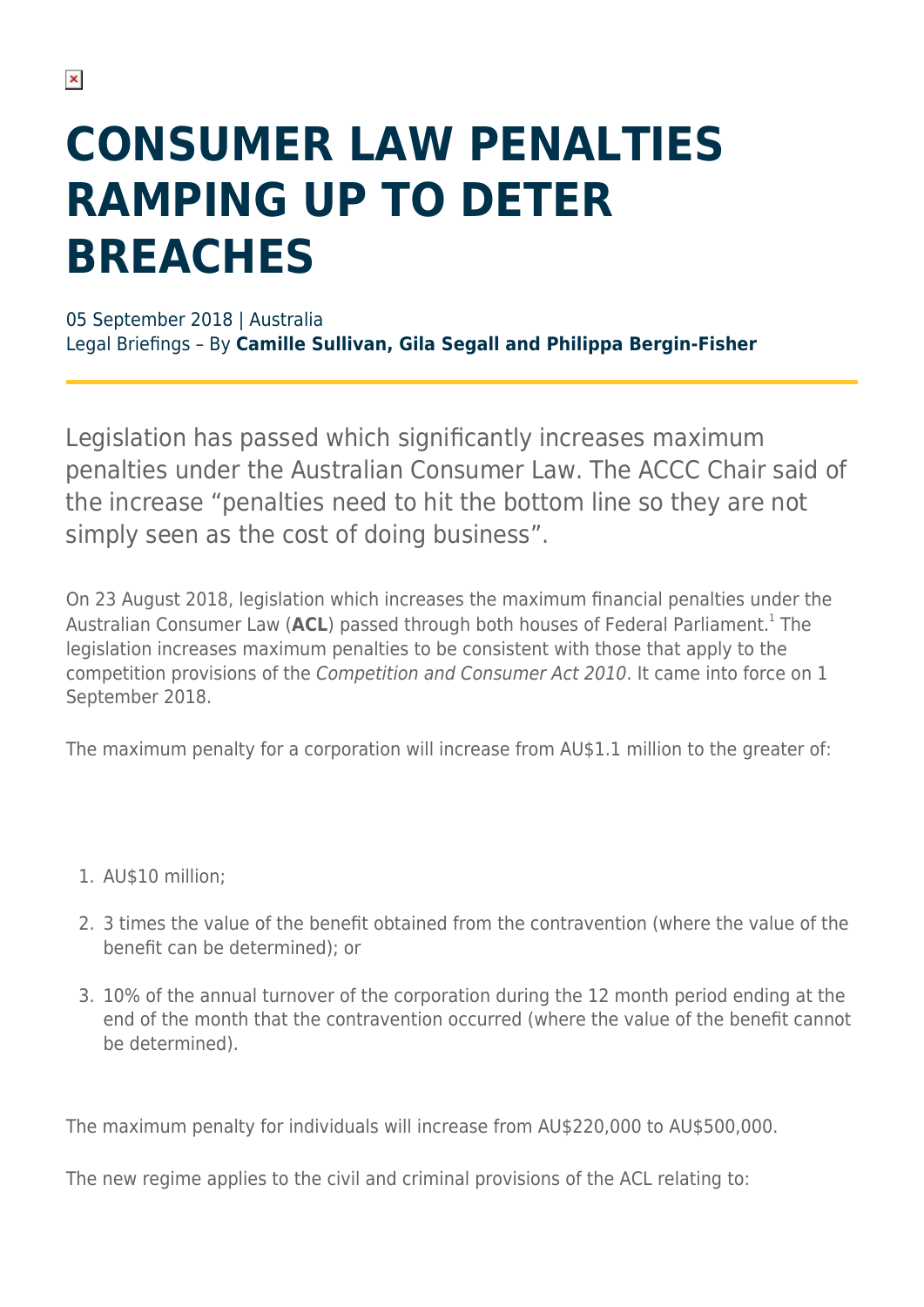- unconscionable conduct;
- unfair practices (such as misleading representations);
- goods and products safety; and
- $\bullet$  information standards<sup>2</sup>

The explanatory memorandum introducing the new legislation notes that deterring breaches of the ACL was a key objective behind the new regime, and follows the finding of the ACL Review Final Report that the existing penalties were 'insufficient' to achieve this objective.<sup>3</sup> As such, 'the penalties take into account the size of the business and the benefit gained from the breach so as to make a contravention or offence much more costly for the perpetrator'.<sup>4</sup>

We [previously reported](https://www.herbertsmithfreehills.com/latest-thinking/high-penalties-ordered-for-consumer-law-breaches) on the high penalties being imposed in ACL cases recently, as a result of the ACCC's enforcement activity. It appears that this trend is continuing and, given the increased maximum penalties outlined above, is likely to further continue. Additional recent examples include:

- Heinz was penalised AU\$2.25 million for breaches of the ACL arising out of misleading representations about the nutritional benefits of its Little Kids Shredz products. Justice White considered that this penalty took into account the size of Heinz and was 'necessary, in particular, because of the serious and extensive nature of the contraventions, their effects and the need for deterrence, both specific and general'.<sup>5</sup> Heinz was also ordered to establish a consumer law compliance program which involves risk assessments, training, compliance review and board reporting in relation to its ACL obligations.
- Meriton was ordered to pay AU\$3 million for misleading or deceptive conduct consisting of altering the email addresses of unhappy customers so as to prevent them receiving a prompt from TripAdvisor to leave a review. The conduct was aimed at preventing negative reviews on TripAdvisor and was found to mislead potential customers who relied on these reviews.
- Apple was ordered, by consent, to pay AU\$9 million for representations to customers about their rights under the ACL regarding repairing faulty iPhones and iPads.
- Domain Corp Pty Ltd and Domain Name Agency Pty Ltd were ordered to pay combined penalties of AU\$1.95 million for sending 'renewal notices' to businesses that misled the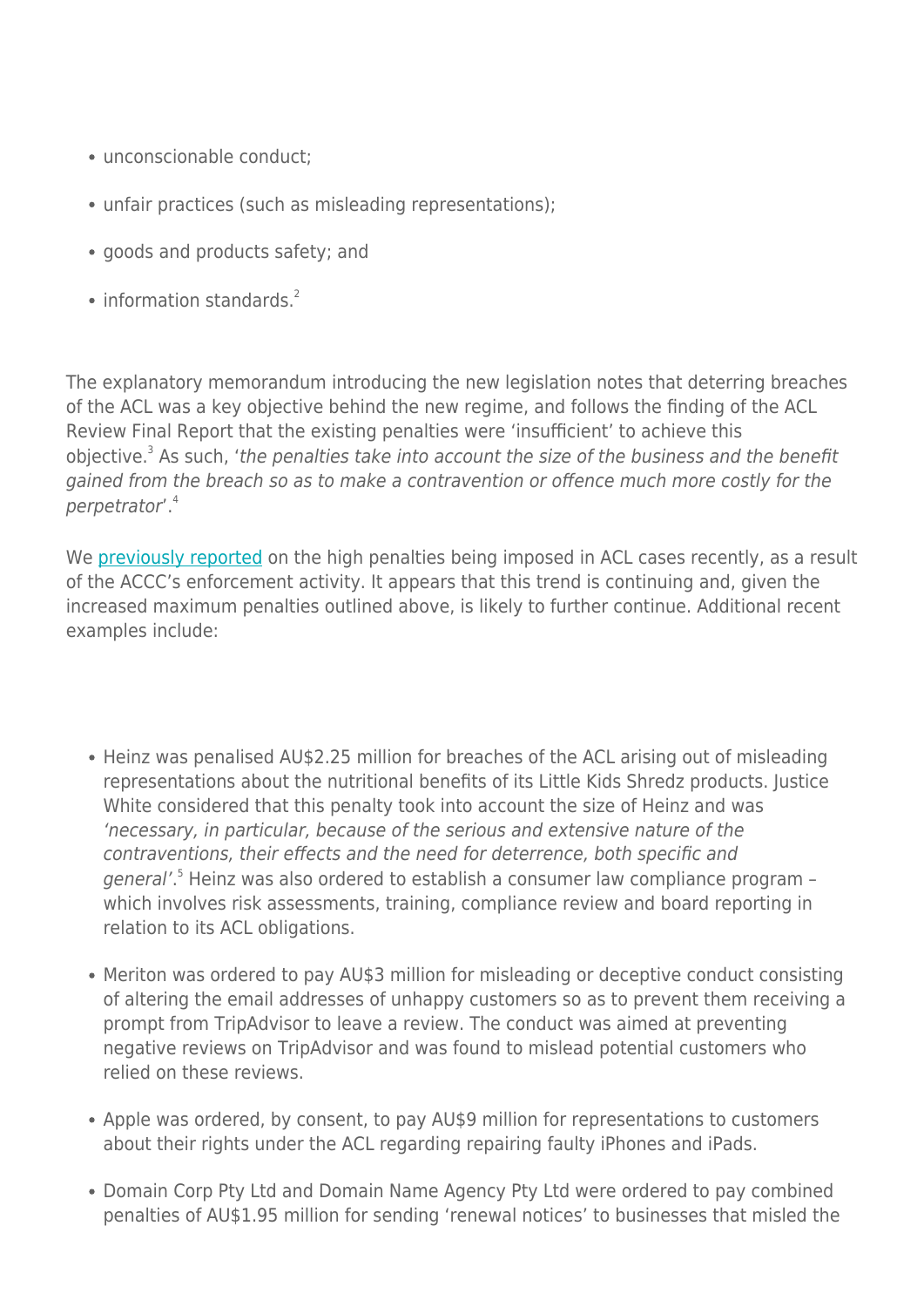businesses into thinking they were required to pay to renew their domain name, when in fact they were purchasing a new one.

Commenting on the Heinz decision, ACCC Chair Rod Sims noted that 'the ACCC wants to ensure that penalties for breaches of the consumer law are large enough to get the attention of the financial markets, boards and senior management'. The new maximum penalties look set to capture plenty of attention.

### **KEY TAKEAWAYS FOR BUSINESSES**

- Penalties for breaches of the ACL are increasing for both businesses and individuals, with a greater focus on achieving specific and general deterrence of the conduct.
- Given increasing penalties, businesses may consider it a good time to do an internal audit of their activities and ACL compliance programs.
- Remedies for breaches of the ACL can also include the imposition of consumer law compliance programs and orders for corrective advertising.

### **ENDNOTES**

- 1. Treasury Laws Amendment (2018 Measures No. 3) Bill 2018.
- 2. See Treasury Laws Amendment (2018 Measures No. 3) Bill 2018, Explanatory Memorandum, [1.15]. This contains a detailed summary of the provisions of the ACL to which the new penalties apply.
- 3. Treasury Laws Amendment (2018 Measures No. 3) Bill 2018, Explanatory Memorandum,  $[1.5] - [1.6]$ .
- 4. Treasury Laws Amendment (2018 Measures No. 3) Bill 2018, Explanatory Memorandum, [1.14].
- 5. Australian Competition and Consumer Commission v H.J. Heinz Company Australia Limited (No 2) [2018] FCA 1286, [75].